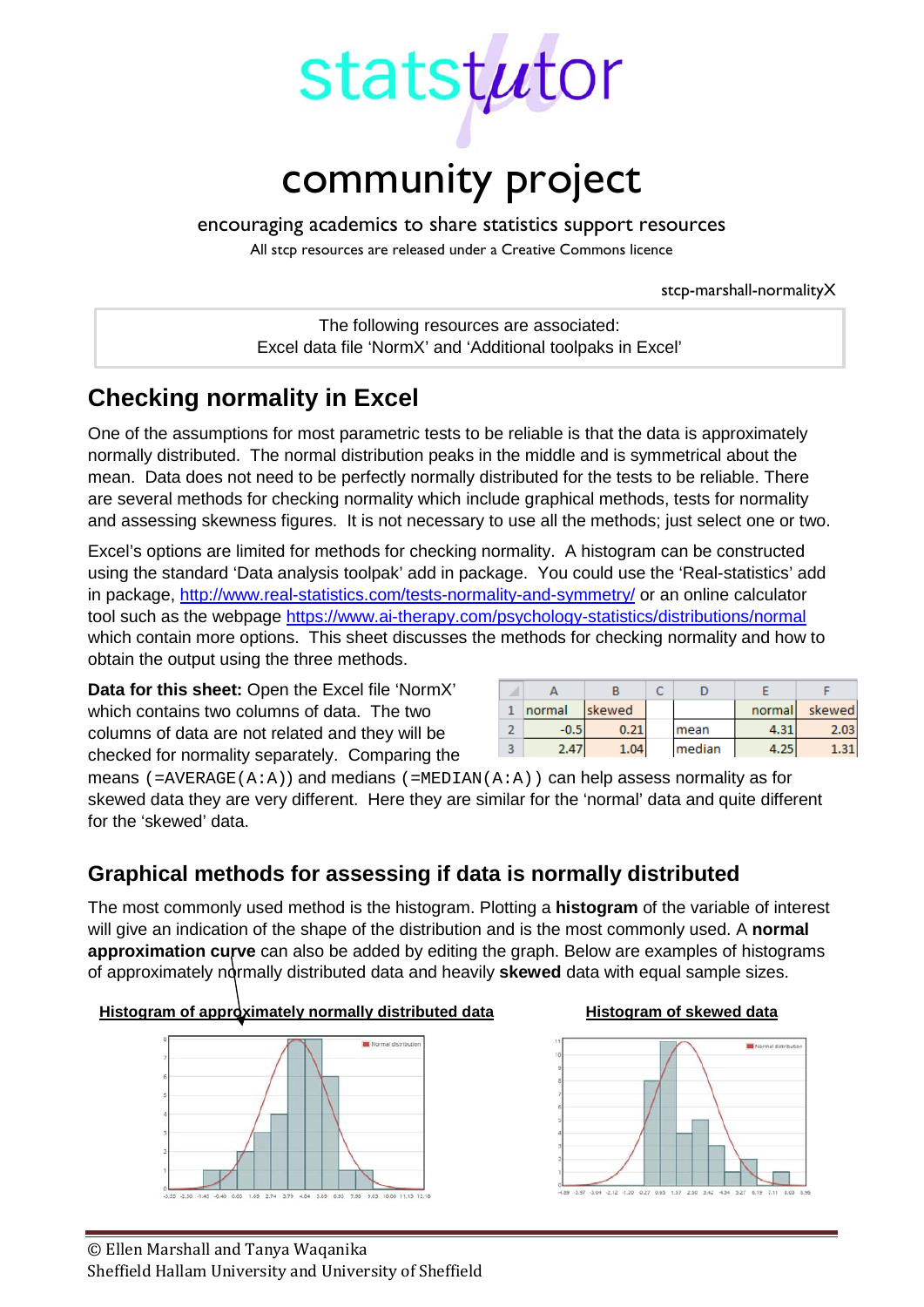It is very unlikely that a histogram of sample data will produce a perfectly smooth normal curve like the one displayed over the histogram, especially if the sample size is small. As long as the data is approximately normally distributed, with a peak in the middle and fairly symmetrical, the assumption of normality has been met.

The **normal Q-Q plot** is an alternative graphical method of assessing normality to the histogram and is easier to use when there are small sample sizes. The scatter should lie as close to the line as possible with no obvious pattern coming away from the line for the data to be considered normally distributed. Below are the same examples of normally distributed and skewed data.



## **Tests for assessing if data is normally distributed**

The Kolmogorov-Smirnov test and the Shapiro-Wilk's W test are two specific methods for testing normality of data but these should be used in conjunction with either a histogram or a Q-Q plot as both tests are sensitive to outliers and are influenced by sample size:

- For smaller samples, non-normality is less likely to be detected but the Shapiro-Wilk test should be preferred as it is generally more sensitive
- For larger samples (i.e. more than one hundred), the normality tests are overly conservative and the assumption of normality might be rejected too easily.

*Null hypothesis for test of normality:* The data is normally distributed.

If the p-value is under 0.05, the null is rejected and there is significant evidence of non-normal data.

| normal | <b>Shapiro-Wilk</b> | The Shapiro–Wilk test statistic $W = 0.975$ p-value = 0.585. Since the p-value is<br>greater than 0.05, there is not sufficient evidence to reject the hypothesis that the<br>data is normal. In other words, it appears that the data points are approximately<br>normally distributed. |  |
|--------|---------------------|------------------------------------------------------------------------------------------------------------------------------------------------------------------------------------------------------------------------------------------------------------------------------------------|--|
| skewed | <b>Shapiro-Wilk</b> | The Shapiro–Wilk test statistic $W = 0.885$ , p-value = 0.002 Since the p-value is less<br>than 0.05, the data does not appear to be normally distributed.                                                                                                                               |  |

For both of these examples, the sample size is 35 so the Shapiro-Wilk test should be used. For the skewed data,  $p = 0.002$  suggesting strong evidence of non-normality. For the approximately normally distributed data,  $p = 0.585$ , so normality can be assumed and provided any other test assumptions are satisfied, an appropriate parametric test can be used.

### **What if the data is not normally distributed?**

If the checks suggest that the data is not normally distributed, there are two options:

- **Transform the dependent variable** (repeating the normality checks on the transformed data): Common transformations include taking the log or square root of the dependent variable.
- **Use a non-parametric test:** Non-parametric tests are often called distribution free tests and can be used instead of their parametric equivalent.

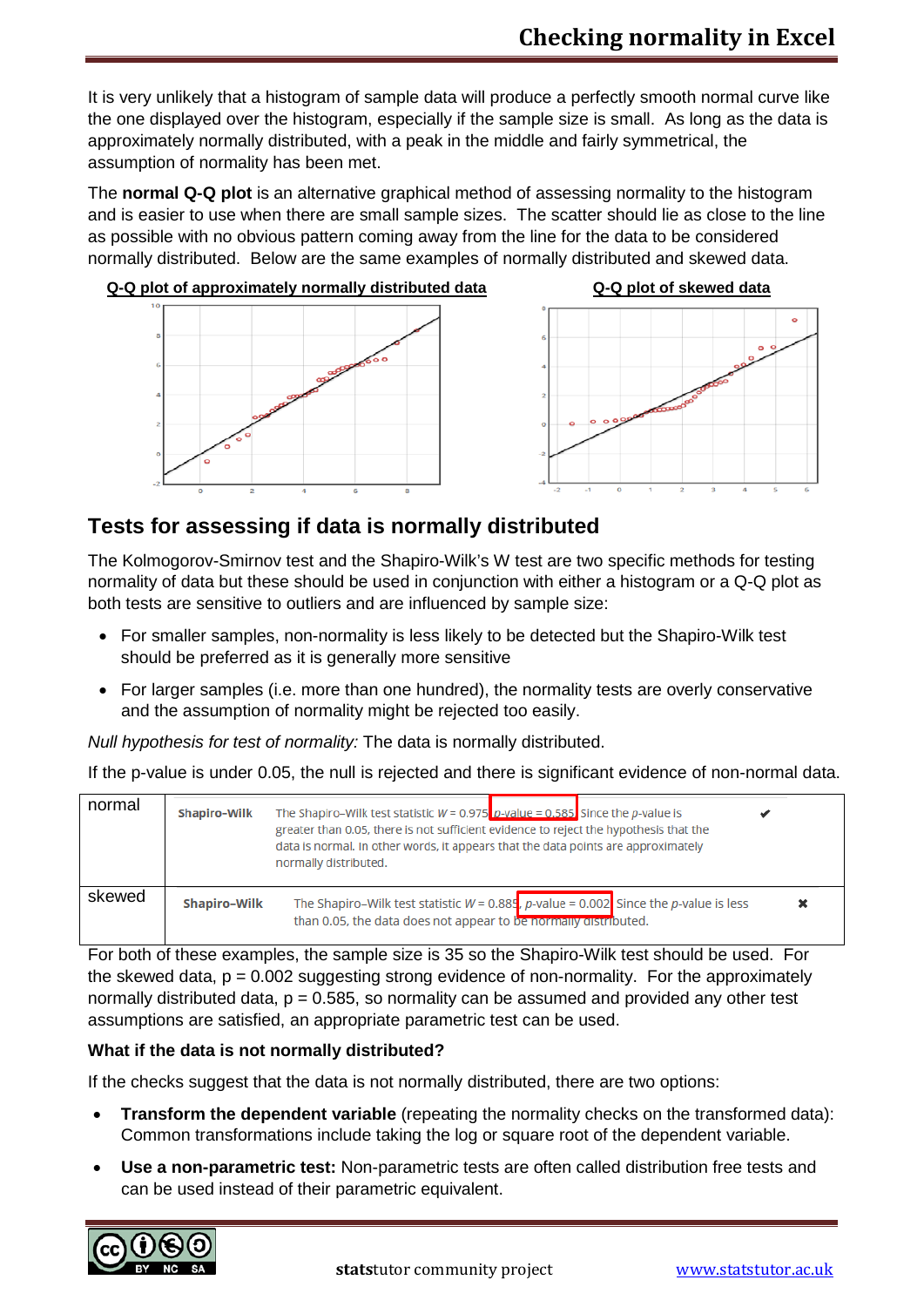#### **Key non-parametric tests**

| <b>Parametric test</b>            | What to check for normality            | Non-parametric test       |
|-----------------------------------|----------------------------------------|---------------------------|
| Independent t-test                | Dependent variable by group            | Mann-Whitney test         |
| Paired t-test                     | Paired differences                     | Wilcoxon signed rank test |
| One-way ANOVA                     | Residuals/ dependent variable by group | Kruskal-Wallis test       |
| Repeated measures ANOVA           | Residuals at each time point           | Friedman test             |
| Pearson's correlation coefficient | <b>Both variables</b>                  | Spearman's correlation    |
| Simple linear regression          | <b>Residuals</b>                       | N/A                       |

**Note**: The residuals are the differences between the observed and expected values.

 $\mathbf 1$ 

 $\overline{2}$ 

 $\overline{3}$ 

 $\overline{4}$ 

 $\overline{5}$ 

 $6\overline{6}$ 

 $\overline{7}$ 

8

 $\overline{9}$ 

Excel will not perform non-parametric tests even with the data analysis toolpak add in. Both AItherapy and the 'Real-Statistics' add in will though.

## **Using the data analysis toolpak**

Although this is a standard Excel add in package, you will need to add it via *File > Options > Add-Ins* (see '*Additional toolpaks in Excel*' sheet for details). The '*Data Analysis'* button then appears on the **Data** menu.



Before creating the histogram decide on the cut-offs where the bars of the histogram meet (called bins). It is better to specify these yourself as Excel chooses badly! Calculate the minimum and

maximum and create 5 -10 equally spaced categories between the minimum and a value above the maximum.

Go to *Data > Data Analysis* and select the 'Histogram' option from the first menu which opens the Histogram dialog box.

**Input range:** Select the data you wish to plot in a histogram.

**Bin Range**: Select the upper cut off's you defined. **Labels**: Tick this if the range includes the data name.

**Output range:** Where you want the output to go.

Select the '*Chart Output*' option and click **OK**.

The frequencies for each of your specified 'bins' appear along with this chart. Excel does not appear to know what a histogram is as the bars should meet and the 'bin' labels should separate the bars! However for the purposes of assessing normality, the data can be seen to be approximately normal. If it's hard to tell, changing the number of bins can help so choose different bin cut-offs and follow the procedure again.





**Bin**